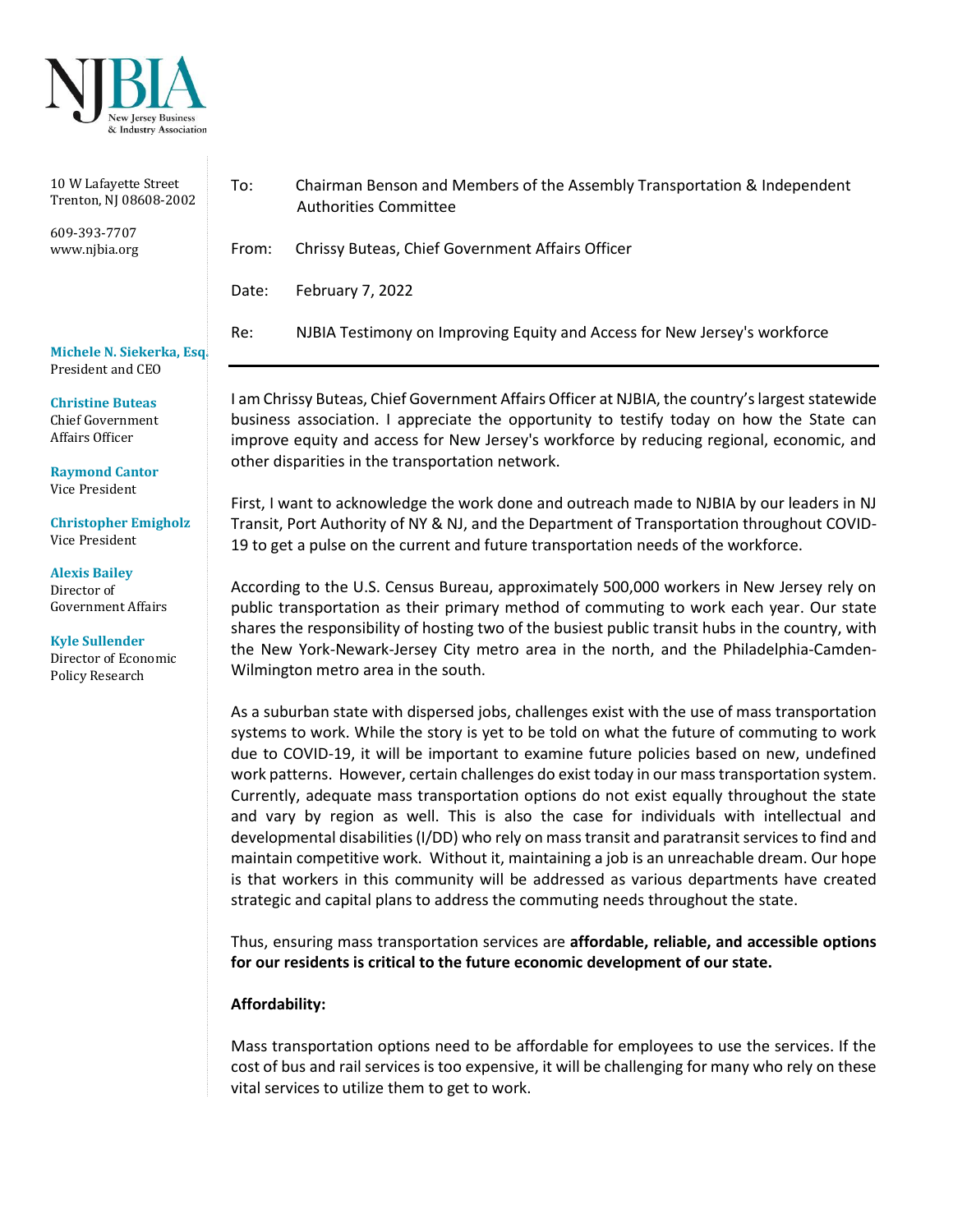This is also very critical to individuals with I/DD who are, for the most part, very asset limited. To become or remain eligible for vital Medicaid-funded services, the majority of people with I/DD are forced to impoverish themselves and remain poor for a lifetime. Transportation services must be as affordable as possible for this population so that cost is not among the transportation obstacles facing people with I/DD.

In an effort to address affordability, last session A2456 was signed into law. It provides that users of Access Link paratransit service are automatically eligible for and enrolled in the motor bus and rail passenger discounted fare program. Due to COVID-19, we are trying to determine if this has been helpful to the community.

## **Accessibility:**

Transportation options should be available in as many parts of the state as possible. This is especially true for "last mile" transportation. For example, there may be a train station in one section of a county, but what lacks are the bus routes or van transportation services to get from the train to the place of employment.

Accessibly challenges also exist in our tourism areas, especially in our shore community in southern New Jersey. During the summer months, thousands of tourists embark to the Jersey Shore, which also drives the need for a corresponding workforce to meet the demand. Unique challenges exist for this area which includes the following:

- 1. Extended hours of work
- 2. Traffic patterns that make it challenging to move the workforce
- 3. Lack of a reliable jitney service
- 4. Lack of real east-to-west routes outside of the causeways due to lack of housing for the workforce.

Furthermore, all transportation services offered must be accessible to all regardless of a person's physical or cognitive challenges. Paratransit services (Access Link) are administered via NJ Transit: [https://www.njtransit.com/accessibility/access-link-ada-paratransit.](https://www.njtransit.com/accessibility/access-link-ada-paratransit) Access Link is severely limited, particularly in areas that are transportation deserts in our state. Where there are no bus lines running, there is no Access Link at all.

We also need to expand paratransit routes and hours of service, so transportation options better fit the needs of employees. They, along with individuals with I/DD who live in more rural parts of the state, have very limited transportation services. This is a roadblock to employment for those living in those geographic areas of New Jersey. More must be done to create adequate infrastructure and a realistic plan to expand services to those regions.

We urge NJ Transit to conduct an assessment in each county of the state to form a plan to address the chronic, critical lack of access to transportation for people with disabilities leading to an expansion of services.

## **Reliability:**

While there are uncontrollable events that impact the reliability of transportation services, it